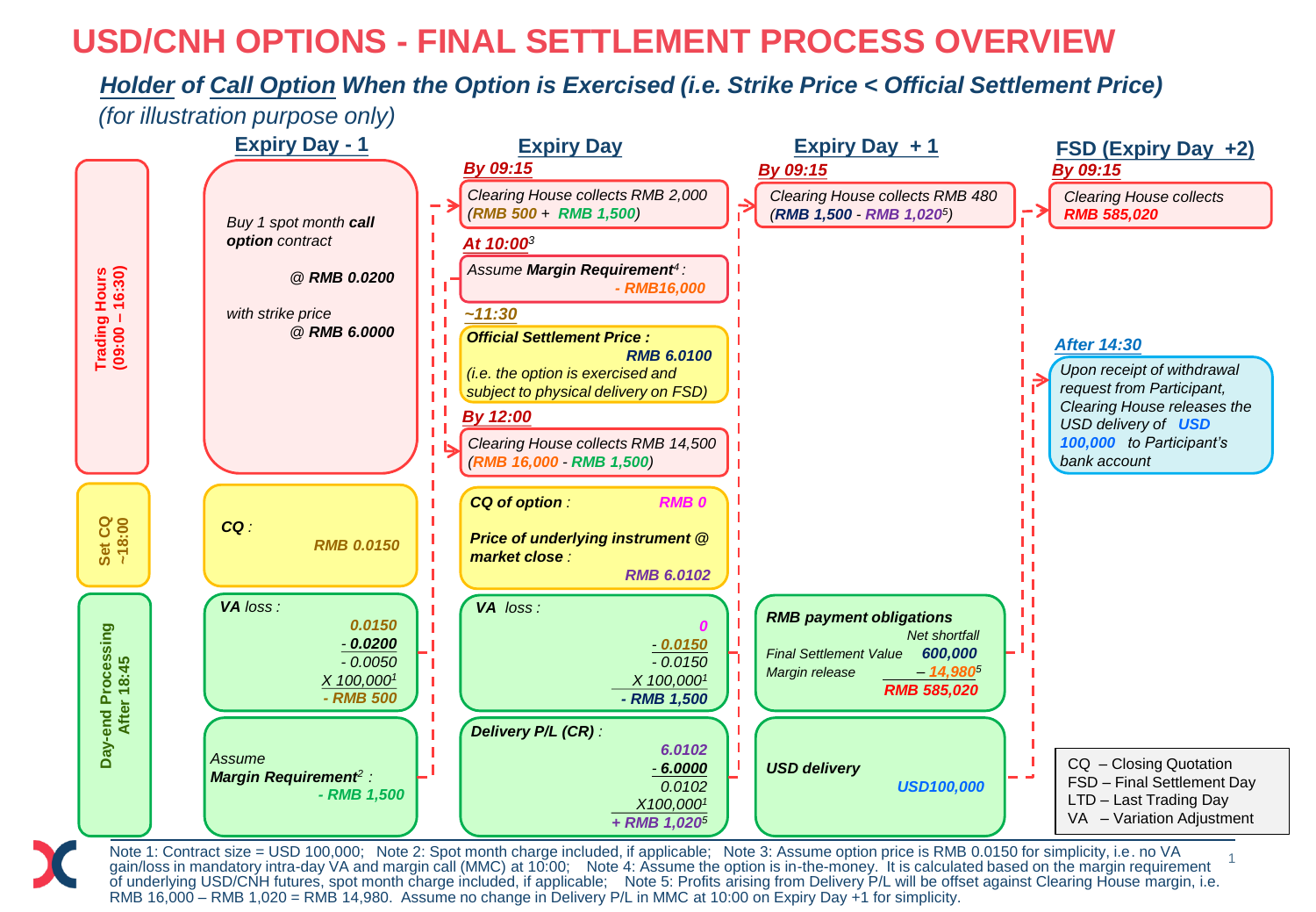#### *Writer of Call Option When the Option is Exercised (i.e. Strike Price < Official Settlement Price)*



Note 1: Contract size = USD 100,000; Note 2: Spot month charge included, if applicable; Note 3: Assume option price is RMB 0.0150 for simplicity, i.e. no VA 2016<br>gain/loss in mandatory intra-day VA and margin call (MMC) at of underlying USD/CNH futures, spot month charge included, if applicable; Note 5: Losses arising from Delivery P/L will be collected as Clearing House margin. Assume no change in Delivery P/L in MMC at 10:00 on Expiry Day +1 for simplicity.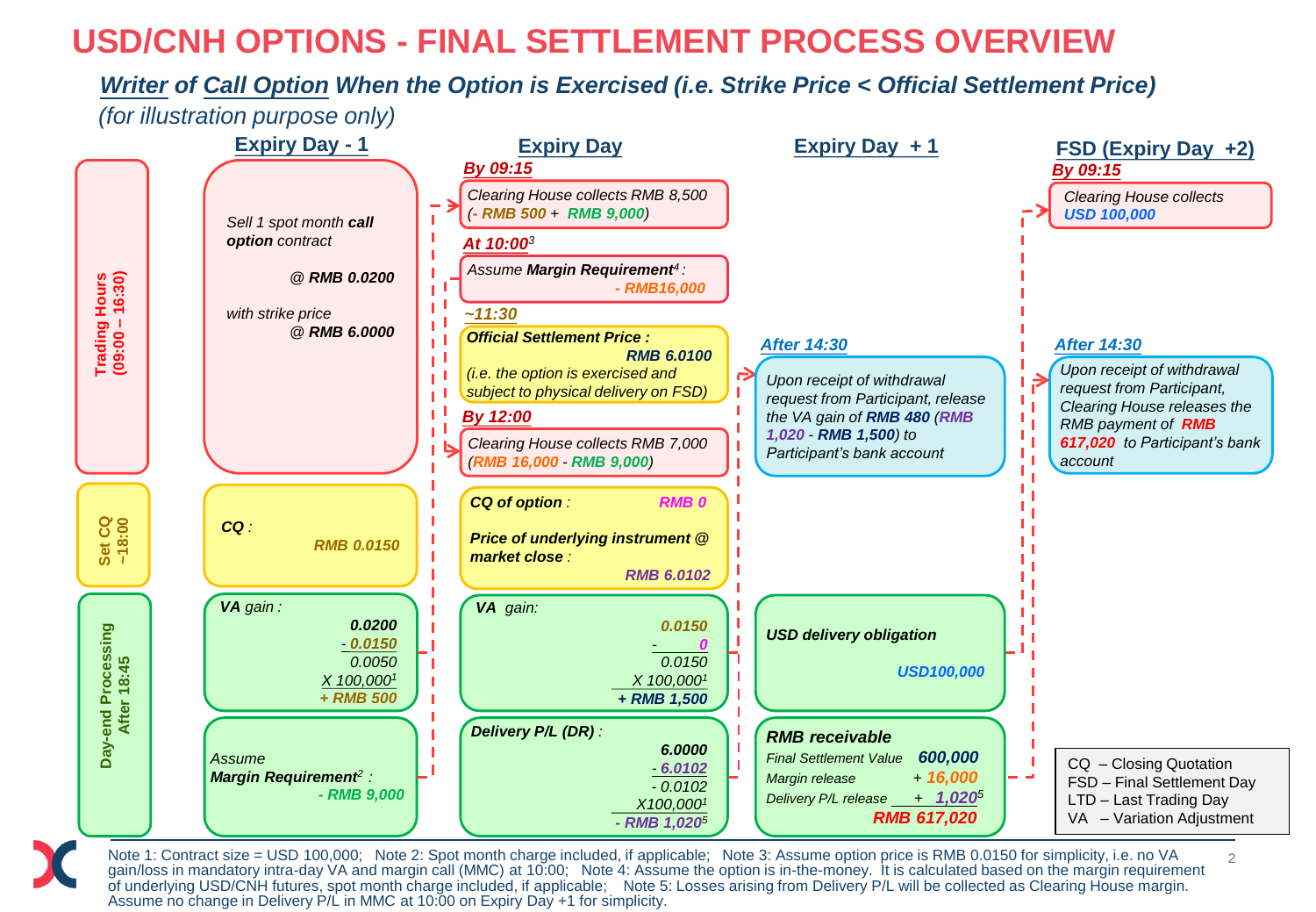### *Holder of Put Option When the Option is Exercised (i.e. Strike Price > Official Settlement Price)*



Note 1: Contract size = USD 100,000; Note 2: Spot month charge included, if applicable; Note 3: Assume option price is RMB 0.0150 for simplicity, i.e. no VA 3 gain/loss in mandatory intra-day VA and margin call (MMC) at 10:00; Note 4: Assume the option is in-the-money. It is calculated based on the margin requirement of underlying USD/CNH futures, spot month charge included, if applicable; Note 5: Profits arising from Delivery P/L will be offset against Clearing House margin, i.e. RMB 16,000 – RMB 1,020 = RMB 14,980. Assume no change in Delivery P/L in MMC at 10:00 on Expiry Day +1 for simplicity.